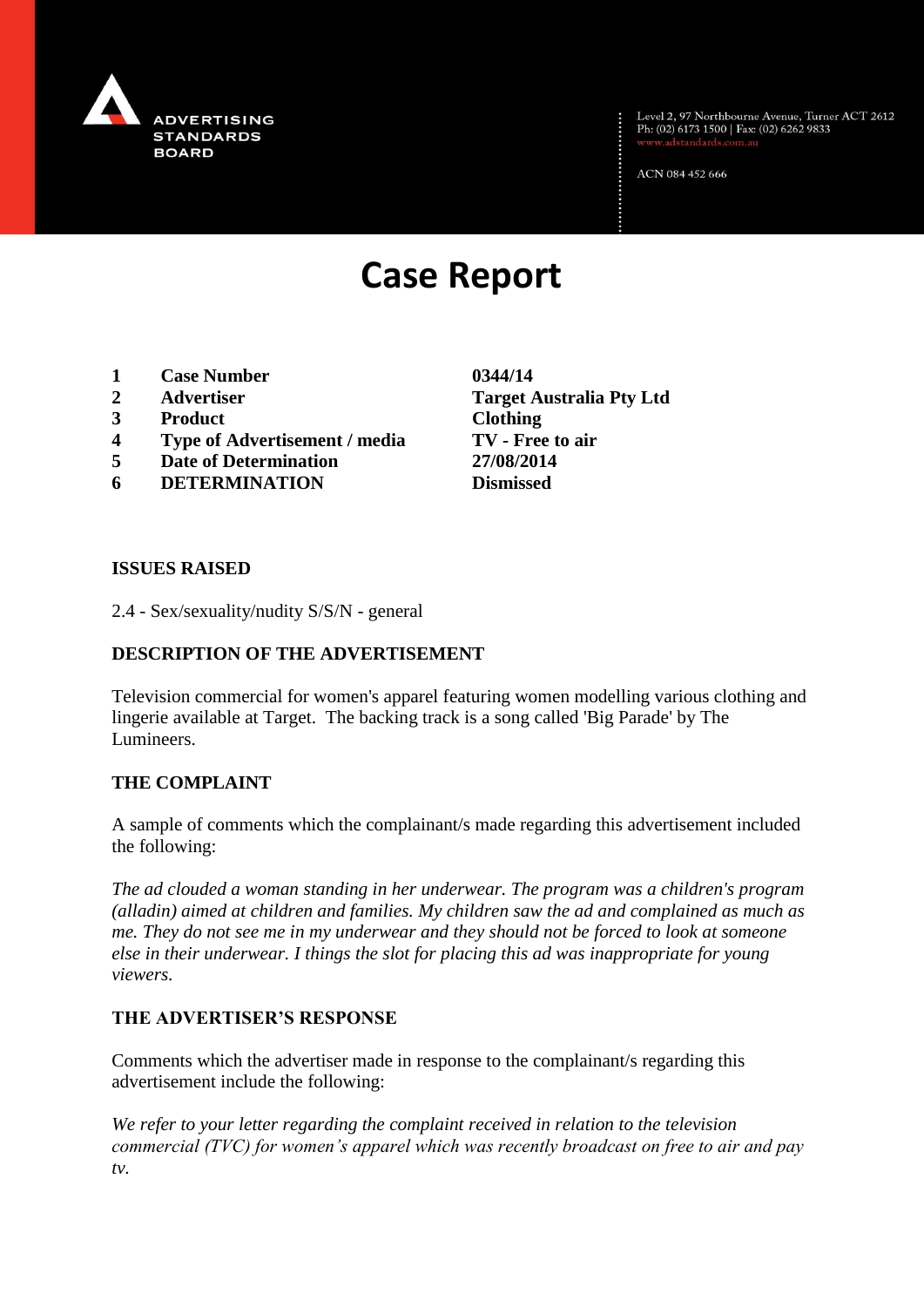*The TVC is part of a campaign featuring the song 'Big Parade' by the US folk rock band, The Lumineers. The TVC forms part of three advertisements being produced with the same sound track for the Target Spring campaign. As well as the women's apparel television commercial, there is one which will focus on homewares and one which will focus on children's apparel.*

*The sound track for the TVC was chosen for 2 reasons – firstly it has a bright, positive and upbeat enrgy, which captures the positive feeling heading toward Spring in order to launch the new Spring range for Target; secondly, it has a distinctive continuous 'clapping' beat. The creative idea in the commercial requires that words appear as graphics throughout the commercial. These words have been designed to appear on beats within the music and the 'claps' in this track are considered the perfect element to make these words appear on the beat.*

*Target submits that the advertisement does not fall within the definition of an "Advertising or Marketing Communication to Children" as set out in section 1 of the Children's Code. The advertisement is not primarily directed to children aged 14 years or younger and is not an advertisement for a product which is targeted toward or has principal appeal for children.*

*Target does not consider the advertisement to breach any part of Section 2 of the AANA Advertiser Code of Ethics (the Code) or the AANA Code for Advertising and Marketing Communications to Children (the Children's Code).*

*The relevant sections of the Code provide as follows:*

*2.1 Advertising or marketing communications shall not portray people or depict material in a way which discriminates against or vilifies a person or section of the community on account of race, ethnicity, nationality, gender, age, sexual preference, religion, disability, mental illness or political belief.*

*2.4 Advertising or Marketing Communications shall treat sex, sexuality and nudity with sensitivity to the relevant audience.*

*2.5 Advertising or Marketing Communications shall only use language which is appropriate in the circumstances (including appropriate for the relevant audience and medium). Strong or obscene language shall be avoided.*

*The complainant is offended by the use of the song in the TVC as "It uses the very words of the Hymn "Amazing Grace" which come from the Bible, out of context, in a mocking way (parody) to promote a man's lust for scantily clad women".*

*The TVC is for a Spring range of women's apparel. The TVC is 45 seconds duration and depicts women in every day situations wearing Target clothing. The image of a woman in underwear is shown for approximately 4 seconds, and is not sexualised in any way.*

*As previously indicated, the sound track was chosen because of its bright, positive and upbeat and energy, and because of the distinctive continuous 'clapping' beat, so that words appear on the beat. It was not intended that the lyrics of the sound track would have any deeper meaning in relation to the imagery of the women in the TVC or that one line in the sound track may contain similar wordings to the hymn "Amazing Grace" played any role in the*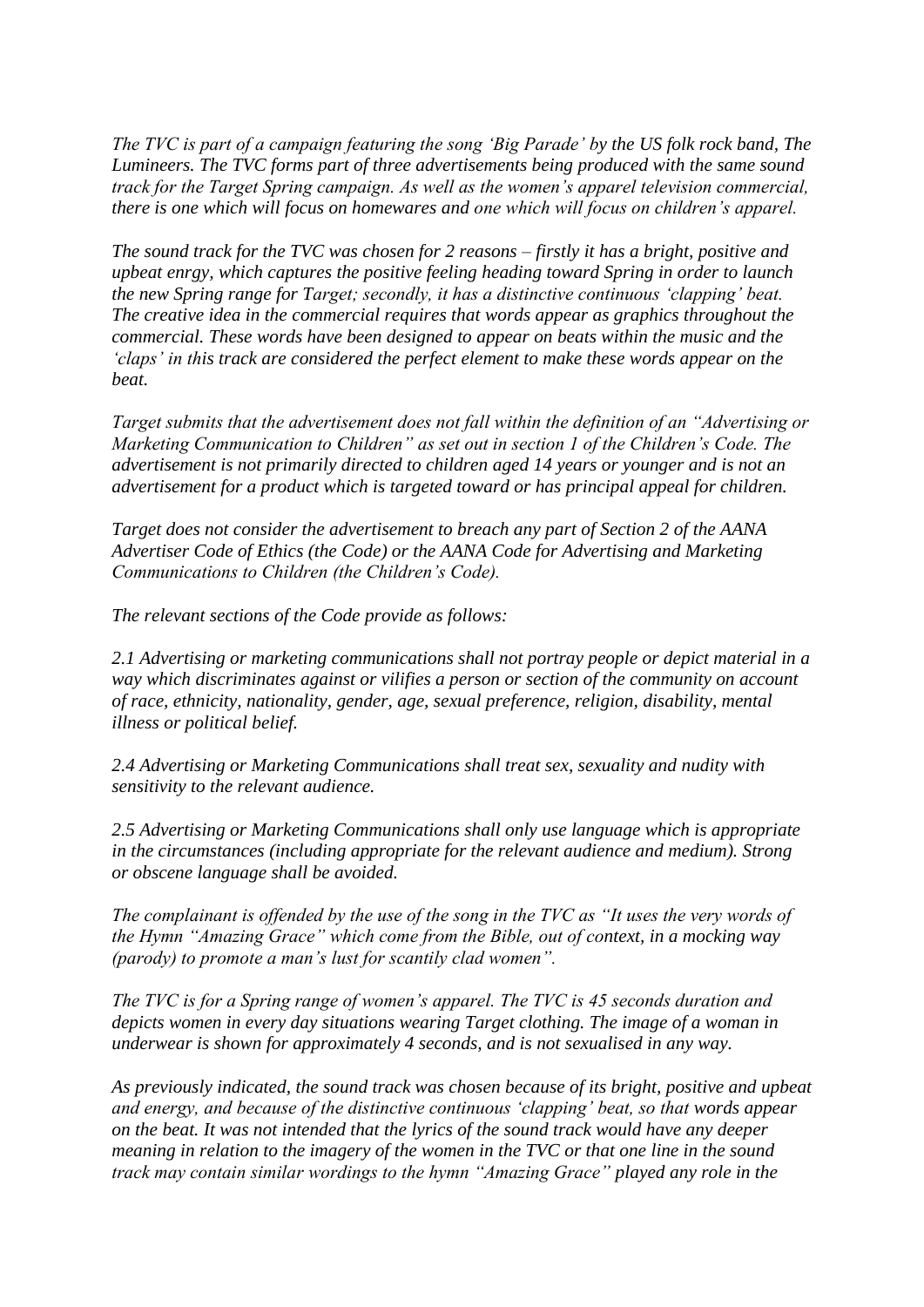*decision to include this sound track in the TVC. Indeed this is demonstrated by the use of the sound track for two further televisin commercials for homewares and children's apparel.*

*Accordingly we consider the advertisement to be appropriate and in line with Target's brand values.*

*We consider that the advertisement is appropriate for and reflective of our target market and would not offend the sensibilities of the general public within the context of an advertisement for womens apparel.*

*We note that section 2.1 of the Code prohibits advertising or marketing communications that "portray people or depict material in a way which discriminates against or vilifies a person or section of the community on account of race, ethnicity, nationality, gender, age, sexual preference, religion, disability, mental illness or political belief". We consider Target's choice of sound track does not discriminate against or vilify any particular religion practiced by people in the community. We submit that the TVC does not vilify women or objectify them. We consider that the advertisement does not breach section 2.1 of the Code.*

We submit the images would not be considered sexual or exploitative by the general *community. We consider that the advertisement does not breach section 2.4 of the Code.*

*Section 2.5 of the Code requires only language which is appropriate in the circumstances (including appropriate for the relevant audience and medium). Strong or obscene language shall be avoided. Target submits that the language used in the advertisement is appropriate Target is committed to upholding the standards of the Code in its advertising and appreciates your review of our response to these complaints.*

## **THE DETERMINATION**

The Advertising Standards Board ("Board") considered whether this advertisement breaches Section 2 of the Advertiser Code of Ethics (the "Code").

The Board noted the complainant's concerns that the advertisement features a soundtrack based on a Christian hymn which is offensive and inappropriate due to the accompanying images of a woman in lingerie.

The Board viewed the advertisement and noted the advertiser's response.

The Board considered whether the advertisement complied with Section 2.1 of the Code which requires that 'advertisements shall not portray or depict material in a way which discriminates against or vilifies a person or section of the community on account of race, ethnicity, nationality, gender, age, sexual preference, religion, disability, mental illness or political belief.'

The Board noted the advertisement features clips of people wearing a range of clothing items available to purchase from Target.

The Board noted it had dismissed this advertisement in its Pay TV format in case 0337/14 where: "The Board noted the complainant's concern that the soundtrack is "a parody" of the Christian Hymn Amazing Grace. The Board noted the advertiser's response that the song used in the advertisement is a song by a US Folk music band called The Lumineers and that this song was chosen because of its happy and upbeat nature.

The Board noted the lyrics of the song used in the advertisement and considered that the words and style of the song are very different to Amazing Grace and in the Board's view